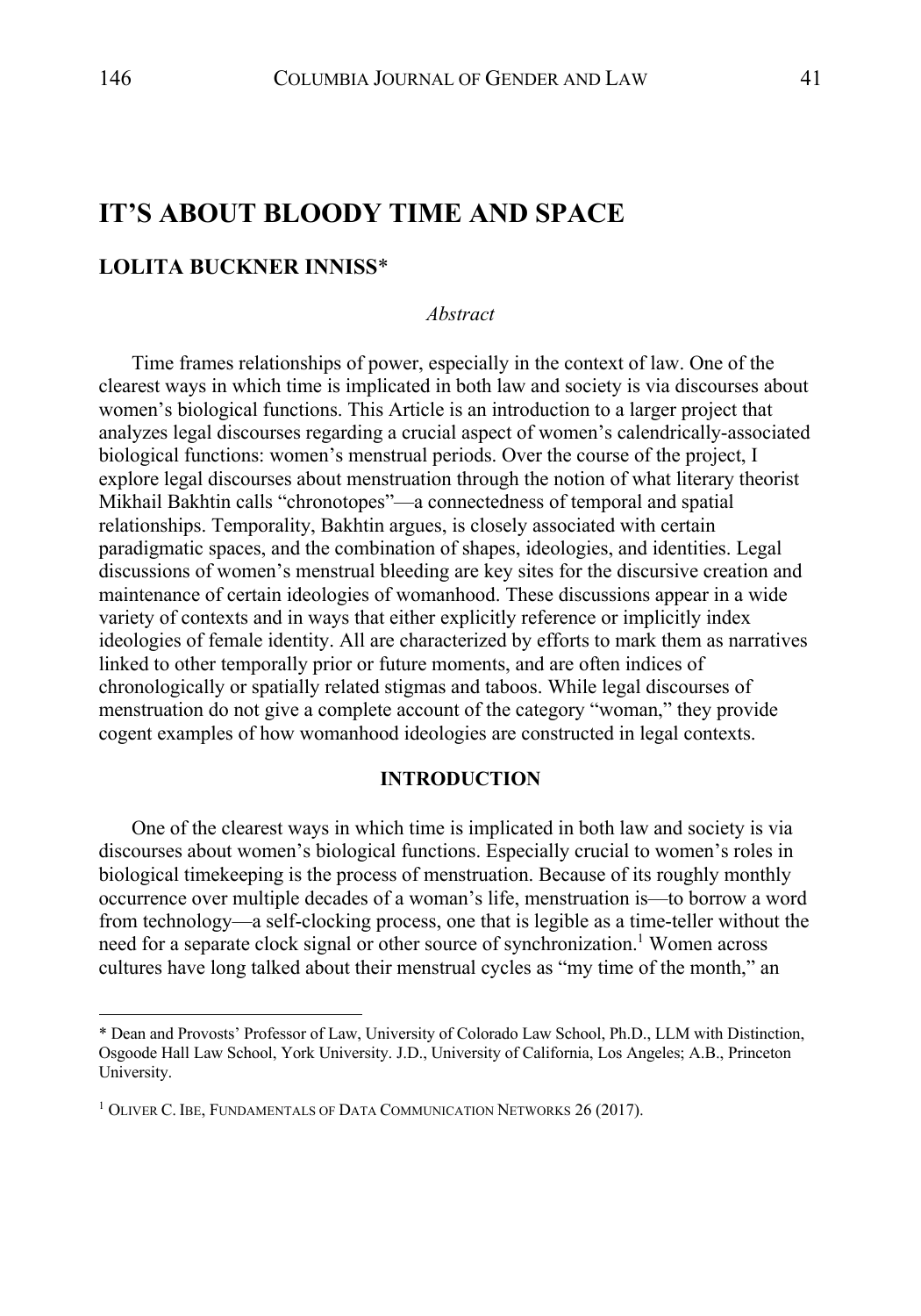expression that captures rather succinctly the personal and temporal nature of menstruation.

Despite the self-regulatory nature of women's menstrual periods, for centuries, girls and women have frequently been required to diary the beginnings and ends of their menstrual cycles, as if they could not take place without such external regulation.<sup>2</sup> This calendarization of menstruation is largely a method of feminine surveillance, one that ensures that girls and women can themselves control, or have others control, their abilities to reproduce.<sup>3</sup> Menarche, or the first onset of menstruation, is the start of the clock, for it is often seen as a sign of socially becoming a woman, of fertility, and of sexual availability. This is true notwithstanding the fact that being in the midst of menstruating is often deemed sexually unappealing and socially abhorrent.

Menstruation as a time-teller is perhaps not so unusual given that the human condition mandates that we are all up against the clock, moving towards the ultimate end: death. It is often said, however, that time governs women's lives differently than it does for men. This is captured in the centuries-old aphorism: "A man may work from sun to sun, but a woman's work is never done." This saying is frequently addressed, directly or indirectly, in literature on the concept of social reproduction—engagement in the activities required to maintain and recreate life, both on a daily basis and over generations.<sup>4</sup> Social reproduction is often gendered, as women undertake much of the labor needed to ensure its occurrence.<sup>5</sup> The notion of women's unending work relates to the notion of both time and space. The man envisioned in this folk saying leaves home, a space of respite, journeys into the world of toil, and at the end of the day returns to claim

<sup>3</sup> *Id.*

<sup>2</sup> Lolita Buckner Inniss, *(Un)common Law and the Female Body*, 61 B.C. L. REV. ELEC. SUPPLEMENT I.-95, I.- 100 (2020) (citing Margaret H. Sanger, *Family Limitation*, *in* 1 DOCUMENTING FIRST WAVE FEMINISMS: TRANSNATIONAL COLLABORATIONS AND CROSSCURRENTS 280, 282 (Nancy Margaret Forestell & Maureen Anne Moynagh eds., 2012)).

<sup>4</sup> Shirley Lin, *"And Ain't I a Woman?": Feminism, Immigrant Caregivers, and New Frontiers for Equality*, 39 HARV.J.L. & GENDER 67, 77 (2016). For a more detailed discussion of social reproduction theory and gender, see HEIDI GOTTFRIED, GENDER, WORK, AND ECONOMY: UNPACKING THE GLOBAL ECONOMY (2013); KATE BEZANSON, GENDER, THE STATE, AND SOCIAL REPRODUCTION: HOUSEHOLD INSECURITY IN NEO-LIBERAL TIMES (2006).

<sup>5</sup> *See* Mary Romero, *Beyond Belonging: Challenging the Boundaries of Nationality: Nanny Diaries and Other Stories: Imagining Immigrant Women's Labor in the Social Reproduction of American Families*, 52 DEPAUL L. REV. 809 (2003) (asserting that immigrant women are often used to reproduce the upper-middleand upper-class American, as well as worldwide, family lifestyles).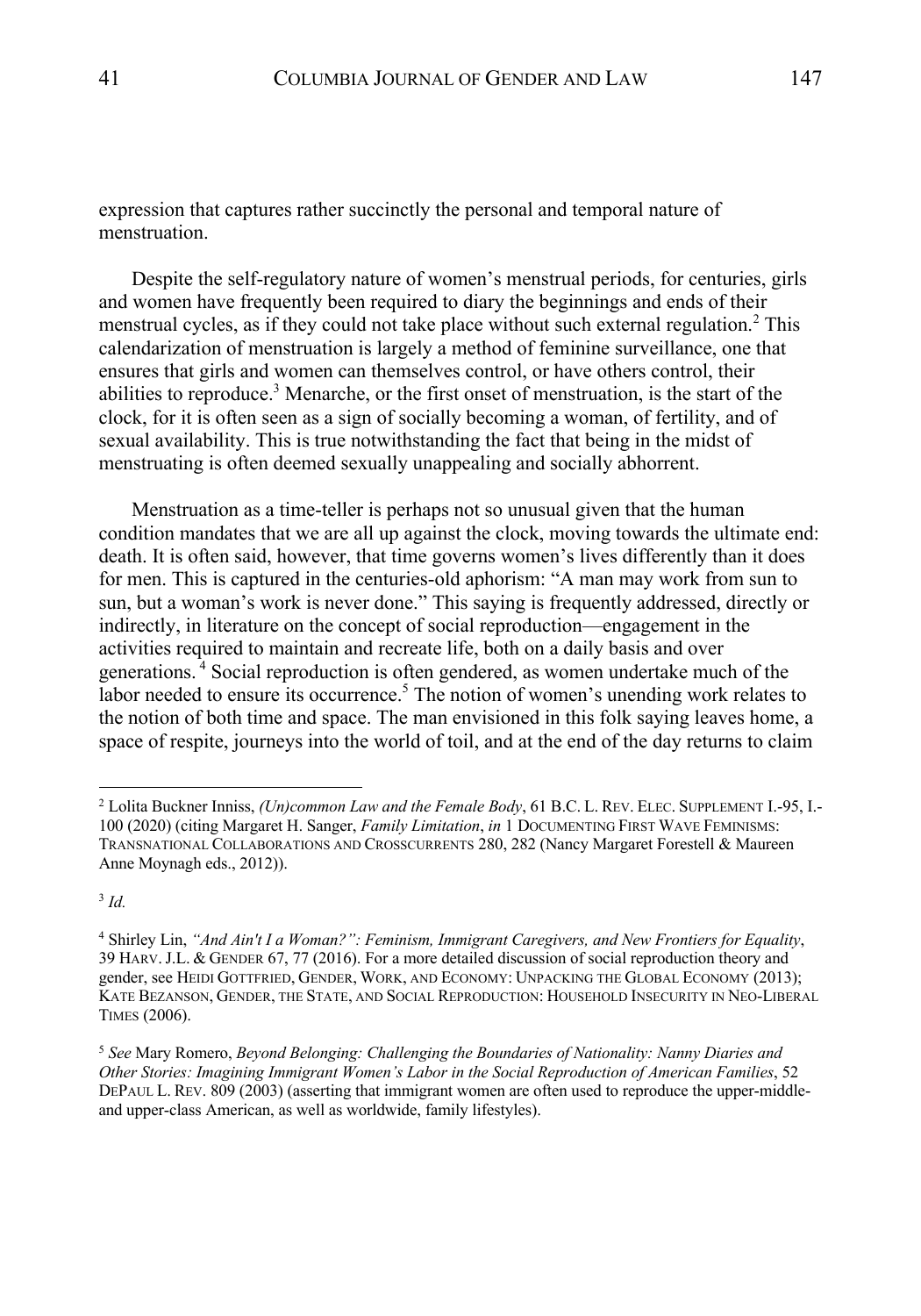his well-earned rest. In contrast, the ideal woman of this saying is ever ensconced within the home. At home, the ideal woman works without ceasing, often laboring under the belief that she (and all that she stands for) would cease without her work. This hypothetical woman is an artifact of the cultural structuring of gendered labor roles, but she is not only from days of yore. The COVID-19 crisis has brought heightened attention to how even contemporary women who work full time jobs outside the home have faced immense pressure to perform their work inside the home along with those outside jobs. During this crisis, some women's outside jobs have, without much notice, migrated into the home with them, complicating and enlarging the already endless list of household duties that many women shoulder. Notwithstanding contemporary ideas about the usefulness of gender, or gender binaries, it remains the case that time is a device of its very own for women, or women-identifying people. There is a "women's time," and it is "cyclical, natural, task-oriented, relational, and embedded."6

Women are thus both temporal and atemporal agents, acting as biological timekeepers via the presence and absence of the biological imperative of menstruation, and yet acting outside of standard formulations of time because of certain social and cultural norms. Perhaps unsurprisingly, the extent to which women characterize their own social, legal, and political progress is itself often related to time and space. This may be an effort to harness the power of chronological assessments, and ultimately of historical judgments, in ways that have often eluded women as a class. To have one's actions fixed in time is to have one's spatial presence acknowledged. This is seen in how eras of feminism have been described in chronological "waves."<sup>7</sup> Whether and how these waves have operated and served women is part of a question-begging generation gap in feminism. One aspect of the larger feminist program, assuming for a moment that there is any one single program, is thus for women to lay claim to time and to their own space within time. But in order for women to do that, there must be a broader acknowledgement of the workings of legal and social time-space dynamics in relation to women's bodies.

<sup>6</sup> VALERIE BRYSON, GENDER AND THE POLITICS OF TIME: FEMINIST THEORY AND CONTEMPORARY DEBATES 122 (2007)

 $7$  While the phrase "first wave" has been commonly used and understood for decades, it is important to note that the idea of a first wave was not deployed until the 1970s, when it was used in counterpose to the second wave of the feminist movement. First wave is thus a post hoc description of the first wave by women who did not themselves experience the first wave. *See, e.g.*, MARLENE LEGATES, IN THEIR TIME: A HISTORY OF FEMINISM IN WESTERN SOCIETY (2001).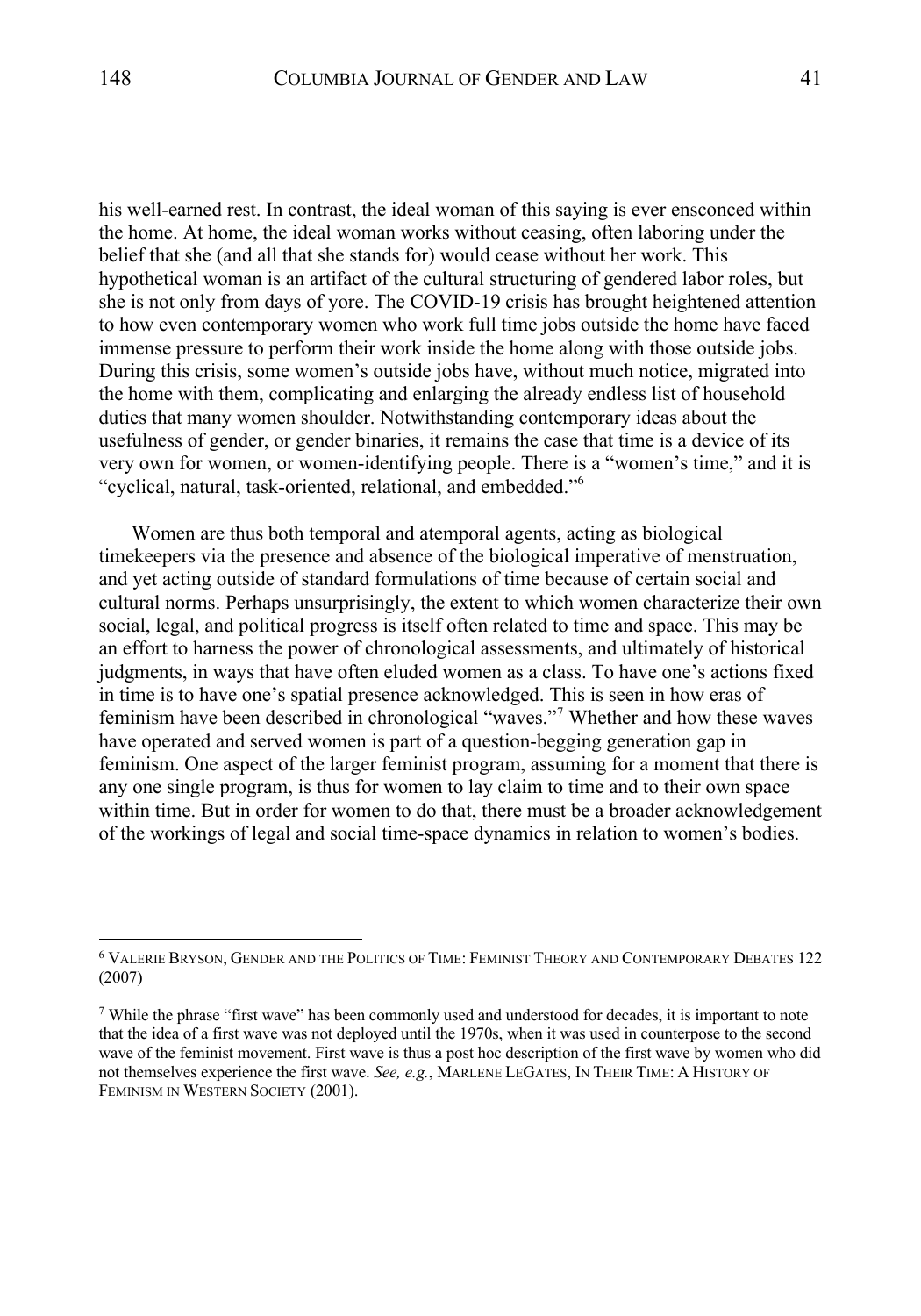Women's menstrual bleeding is a key site for querying time, space, and the time-space continuum, which has particular importance in legal contexts.

This Article is an introduction to a larger project that analyzes legal discourses regarding crucial aspects of women's calendrically-associated biological functions: the start, conduct, and end of women's menstrual periods. The project explores legal discourses about menstruation through the notion of what literary theorist Mikhail Bakhtin calls "chronotopes"—a connectedness of temporal and spatial relationships.<sup>9</sup> Temporality, Bakhtin argues, is associated with certain paradigmatic spaces. The central claim of this Article is that discussions of women's menstrual bleeding in legal contexts are important aspects of the discursive creation and maintenance of certain time- and space-related ideologies of womanhood. After this introduction, the Article proceeds by briefly addressing the meaning and nature of discussions of blood in socio-legal discourse and especially of menstruation is such contexts. Next, the Article offers a personal narrative that helps to explore one common focus on menstruation seen in legal cases: discourses about child sexual abuse. The Article then explains the use of chronotopes in the context of legal discourse. It concludes by suggesting that while legal discourses of menstruation do not give a complete account of the category "woman," they provide cogent examples of how womanhood ideologies are constructed in socio-legal contexts.

#### **I. Law Talk About Blood**

Discussions of blood are ever-present in legal discussions. Blood in the context of law is frequently about life and death, which are both ultimately other aspects of the relationship between blood and time. Legal discourse about blood also frequently evokes civic belonging and relatedness, signaling attachments to members of a particular polity and thus to geopolitical spaces. Consider the Latin expression *jus sanguinis*, which translates as "right of blood." This refers to the possession of legal or political rights

<sup>&</sup>lt;sup>8</sup> Besides menstruation and its absence, another site for chronotopic analysis of legal discourses involving women's biological functions involves pregnancy. Inniss, *supra* note 2, at I.-100 ("[B]ars on abortion are rendered more illegible because the premise for these bars has traditionally rested upon a temporally-based assessment that measures the development of the pregnancy by stages and then applies names such as blastocyst, zygote, embryo or fetus, going from the stage immediately after conception and moving up to the stage closest to birth.").

<sup>&</sup>lt;sup>9</sup> M. M. BAKHTIN, THE DIALOGIC IMAGINATION 84-85 (Michael Holquist ed., Caryl Emerson & Michael Holquist trans., 1981).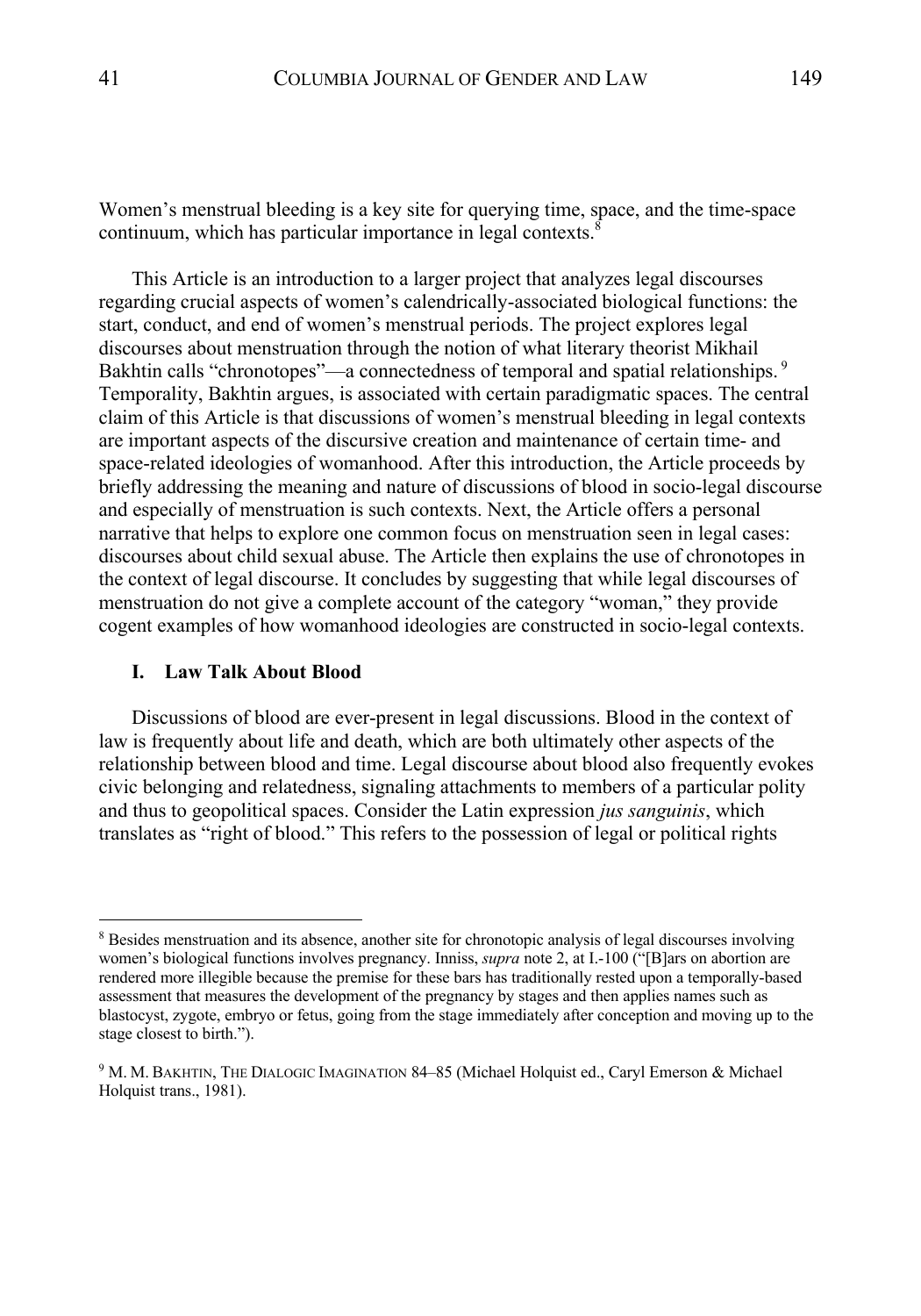within a nation state that comes from biological descent via one or both parents.<sup>10</sup> Blood has also played a role in religious, racial, and ultimately legal definitions of belonging in the context of the European settlement of the Americas.<sup>11</sup> Blood often stands for the nation itself and for national sacrifices in times of war.<sup>12</sup> In the latter context, blood frequently signals victimhood and heroism. Blood, in all of these contexts, is a metonymy of some larger idea or ideology.<sup>13</sup> Blood as a metonymy captures the legal, political, and social norms and processes that shape geographic boundaries and belonging within such bounds.<sup>14</sup> What is often unstated in these rhetorical outings, however, is that what we typically mean is *men's* blood.15

<sup>12</sup> SARAH J. PURCELL, SEALED WITH BLOOD: WAR, SACRIFICE, AND MEMORY IN REVOLUTIONARY AMERICA (2002). The author writes in reference to the Revolutionary War: "Public memory meant that the 'wounds, that stream'd with blood' no longer belonged only to the men who fought but to the whole American people. Through the process of commemoration, mere public memory of the war was transformed into the 'Bloodbought fame' that would become the new nation's reputation." *Id.* at 20.

<sup>13</sup> Jules Zanger, *Metaphor into Metonymy: The Vampire Next Door*, *in* BLOOD READ: THE VAMPIRE AS METAPHOR IN CONTEMPORARY CULTURE 17, 20 (Joan Gordon & Veronica Hollinger eds.,1997). Metonymy is a rhetorical device that pairs or replaces words from the same semantic field in order to communicate ideas.

<sup>14</sup> NICOLA PRATT, EMBODYING GEOPOLITICS: GENERATIONS OF WOMEN'S ACTIVISM IN EGYPT,JORDAN, AND LEBANON 5–6 (2020).

<sup>15</sup> For example, in the Spanish notion of *limpieza de sangre*, or cleanliness of blood as a construct connoting religious and racial purity and ultimately eligibility to civic membership, blood purity was typically assessed via male lineage. MARTINEZ,*supra* note 11, at 49–50. *Jus sanguinis* was also historically based on male ancestry in many legal systems, including the United States. Kristin A. Collins, *Illegitimate Borders:* Jus Sanguinis *Citizenship and the Legal Construction of Family, Race, and Nation*, 123 YALE L.J. 2134, 2134–36 (2014).

<sup>&</sup>lt;sup>10</sup> MYRES S. MCDOUGAL, HAROLD D. LASSWELL & LUNG-CHU CHEN, HUMAN RIGHTS AND WORLD PUBLIC ORDER: THE BASIC POLICIES OF AN INTERNATIONAL LAW OF HUMAN DIGNITY 879 (2018). *Jus sanguinis* citizenship is contrasted to *jus soli*, citizenship by place of birth. Most jurisdictions use some combination of the two systems in determining citizenship rights. *Id.*

<sup>11</sup> "*Limpieza de sangre*," literally "cleanliness of blood" was a concept developed in fifteenth-century Spain that referred to a person without Jewish, Muslim, or heretical ancestry. This became a concern in Spain and in some other nations when persecuted Jews and Muslims began converting to Christianity in significant numbers. These *conversos*, or converts, were dubbed New Christians, and those claiming to have *limpieza de sangre* were designated Old Christians. Often only those with *limpieza de sangre* could emigrate to the Americas, obtain inheritance rights or gain other opportunities. Once some European settlers reached the Americas, *limpieza de sangre* also came to include European racial "purity" exclusive of indigenous or African mixture. MARIA ELENA MARTINEZ, GENEALOGICAL FICTIONS: LIMPIEZA DE SANGRE, RELIGION, AND GENDER IN COLONIAL MEXICO 270–73 (2008).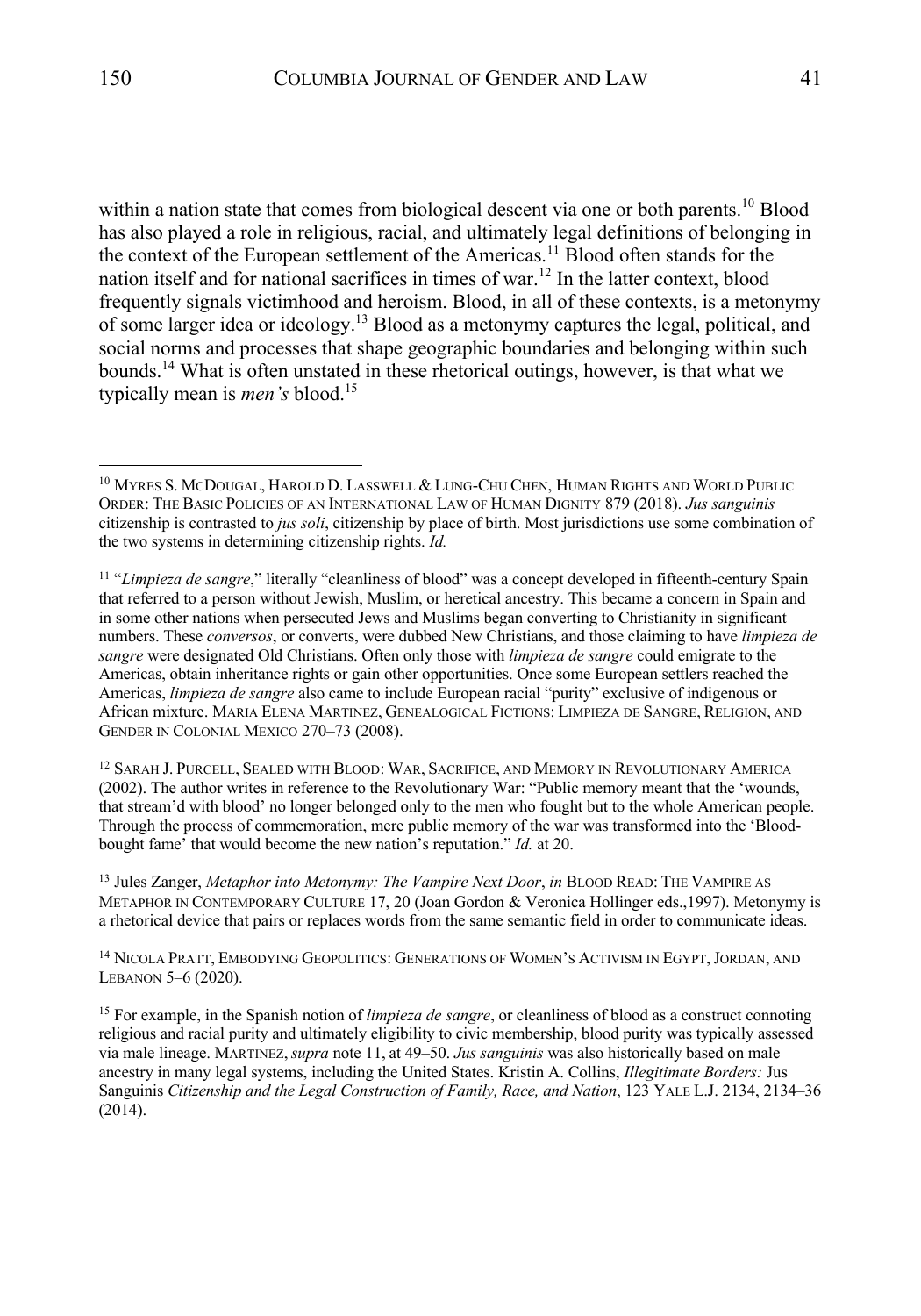Discussions of women's blood has often had a much narrower valence, both literally and figuratively, and it is often centered on specific concerns,<sup>16</sup> such as those seen in the present project on women's menstrual blood. Menstrual blood discussions, like broader discussions of blood, may also represent rhetorical undertakings where one thing relates to or takes the place of another in discourse.<sup>17</sup> However, figurative discussions of women's blood offer a reminder that although metonymy can be used to highlight or center concepts and ideas, it also may be used to obscure, subordinate, or suppress wider meanings.<sup>18</sup>

In order to assess how menstruation discourses appear in legal discussions, I looked at one narrow example of "law talk": published legal opinions that discuss menstruation.<sup>19</sup> I designed Boolean search strings that would yield a group of cases that was sufficiently representative in number and yet recent enough to reflect contemporary ideas about menstruation. I thus used the following Boolean search string in Westlaw:

menstruat! & DA(aft 12-31-2018 & bef 01-01-2020).

This search yields seventy-one results, excluding secondary discussions of the issue. The cases covered a wide variety of contexts, with many centering on medical malpractice, health, and—most frequently present—sexual assault. One immediately striking feature is that several of the cases are unpublished opinions. Modern courts sometimes forego

<sup>18</sup> Zanger, *supra* note 13, at 17.

<sup>&</sup>lt;sup>16</sup> Consider, for example, that for decades across several U.S. jurisdictions there were laws that compelled premarital and/or prenatal blood testing of women, ostensibly to prevent the passage of syphilis to offspring. *See* ALLAN M. BRANDT, NO MAGIC BULLET: A SOCIAL HISTORY OF VENEREAL DISEASE IN THE UNITED STATES SINCE 1880, at 150 (1985). Premarital and/or prenatal blood tests for women were, however, not only aimed at protecting infants who might contract the disease. Such blood tests were also crucial to protecting the sanctity of womanhood and motherhood, since an "innocent" woman, one who had no pre-marital or adulterous sexual relations, could not have venereal disease unless she came into contact with a "sinful" man after entering into a marriage. *Id.* at 35.

<sup>17</sup> *See generally* DANA MEDORO, THE BLEEDING OF AMERICA: MENSTRUATION AS SYMBOLIC ECONOMY IN PYNCHON, FAULKNER, AND MORRISON (2002) (asserting that there is a pervasive presence of menstrual blood in some of the U.S. literary canon and that this "bloodiness" is symbolic of how the early American colonies, and later the new states, were infused with feminine norms that offered both the possibilities of a "curse" and a "cure" for the political ailments of settlers).

<sup>&</sup>lt;sup>19</sup> "Law talk," or discourses about law, can occur in any number of contexts, including written and spoken communications, and in formal and informal settings. It may, moreover, occur in communications by legal and non-legal actors. *See, e.g.*, Susan L. DeJarnatt, *Law Talk: Speaking, Writing, and Entering the Discourse of Law*, 40 DUQ. L. REV. 489 (2002).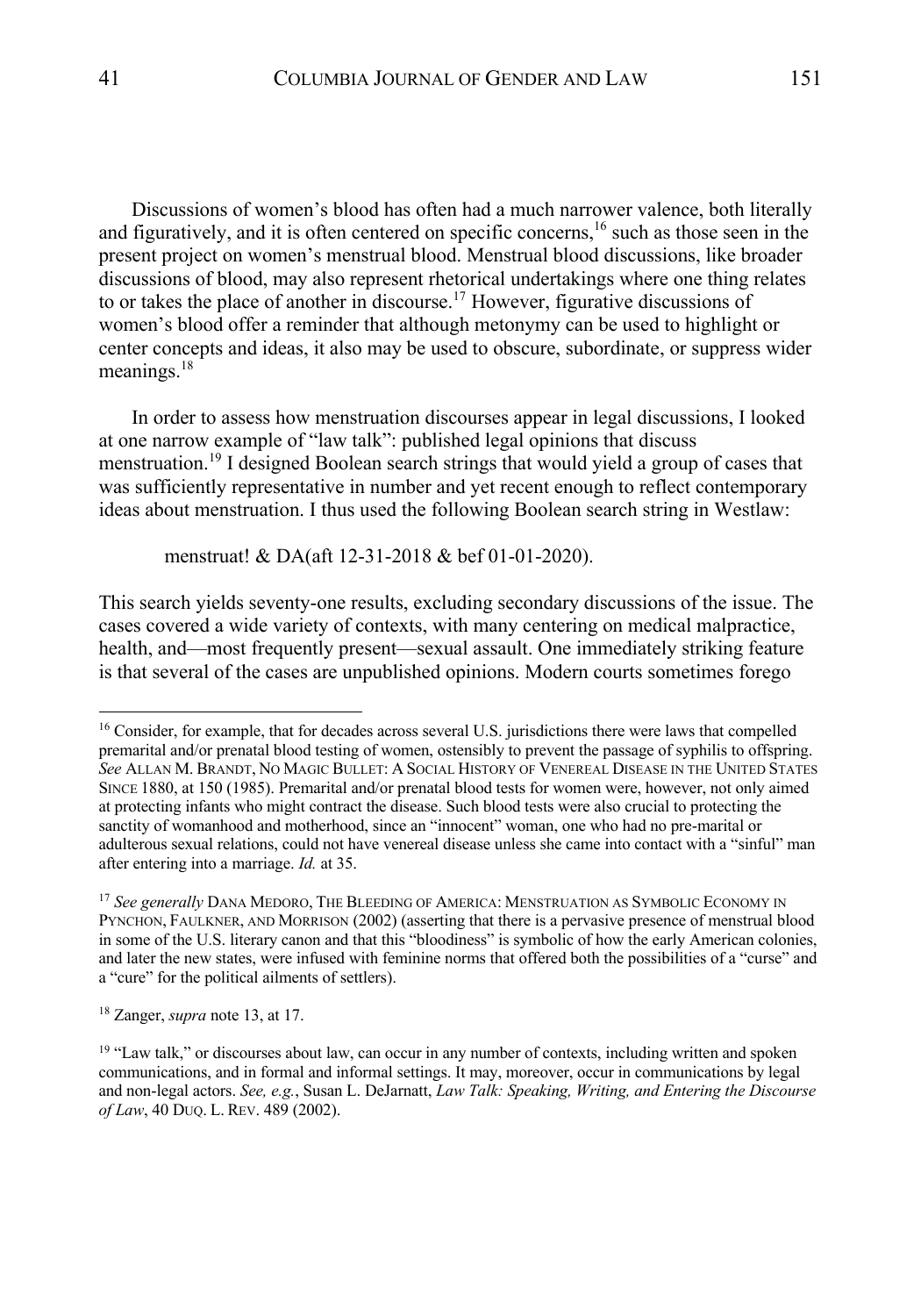formalized, representative decisions, choosing to leave some cases "unpublished," that is, some decisions are intentionally framed as not constituting a part of legal precedent. This may be for many reasons, such as the volume of similar cases, the absence of legal merit in some cases, and/or the need to ensure quality by limiting the number of published opinions written.<sup>20</sup> It is worth querying, however, the relationship of the topic here menstruation––to courts' cross-jurisdiction decisions not to publish many of the cases.

Additionally, a number of the case narratives seen in the search results are characterized by efforts to link menstruation to temporally prior or future moments, often in the form of reports of prior, present, and future health or illness, and assertions about prior chastity, or current and subsequent unchasteness.<sup>21</sup> Several noteworthy cases discuss menstruation as an almost protective talisman that sexual assault victims were able to wield as a shield against initial or continuing sexual assault.<sup>22</sup> Some cases were clear in their articulation of time-place aspects of menstruation, such as where menstruating girls or women were treated as pariahs and either exiled directly by fiat or less directly by voluntarily withdrawing themselves from physical or social activities

<sup>21</sup> *See, e.g.*, Slats v. State, No. A-12313, 2019 WL 4302861, at \*1–2 (Alaska Ct. App. Sept. 11, 2019) ("In this appeal . . . [Slats] argues that since L.W. was menstruating at the time of the alleged assault, evidence that she previously engaged in anal sex with her boyfriend while menstruating would tend to show that she consented to anal sex with Slats.").

<sup>20</sup> Boyce F. Martin Jr., *In Defense of Unpublished Opinions*, 60 OHIO ST. L.J. 177, 181–83 (1999). While some jurists have complained that the creation of unpublished decisions is a valid response to ballooning numbers of cases wherein issues are repeated, others have expressed the concern that unpublished decisions are sometimes of lower quality, and that not publishing decisions creates problems of "predictability, accountability, responsibility, and reviewability." William L. Reynolds & William M. Richman, *Elitism, Expediency, and the New Certiorari: Requiem for the Learned Hand Tradition*, 81 CORNELL L. REV. 273, 284 (1996).

<sup>22</sup> *See, e.g.*, People v. Ramos, No. A156046, 2019 WL 2521274, at \*1 (Cal. Ct. App. June 19, 2019) (including the prosecution's evidence that the defendant had vaginal intercourse with the child victim until she began menstruating, whereupon the defendant ceased in order to prevent impregnating the child and began other kinds of sexual abuse); *see also* Alonge v. Chappius, 12-CV-542 (KAM), slip op. at 2 (E.D.N.Y. Apr. 16, 2019) ("[The assailant] told [the victim] that he wanted to see whether she had lied about menstruating . . . . After [the victim] removed her clothing, the assailant told her to turn around . . . . [The victim] then observed the man return down the stairs and enter the elevator."); State v. DeJesus, 194 Conn. App. 304, 306–07 (2019) ("When the victim was ten years old, she began menstruating, prompting the defendant to stop the sexual abuse."); Washington v. State, No. 01-17-00905-CR, 2019 WL 1064581, at \*2 (Tex. App. Mar. 7, 2019) ("Appellant continued to have sexual intercourse with [the child victim] twice a week until she began menstruating.").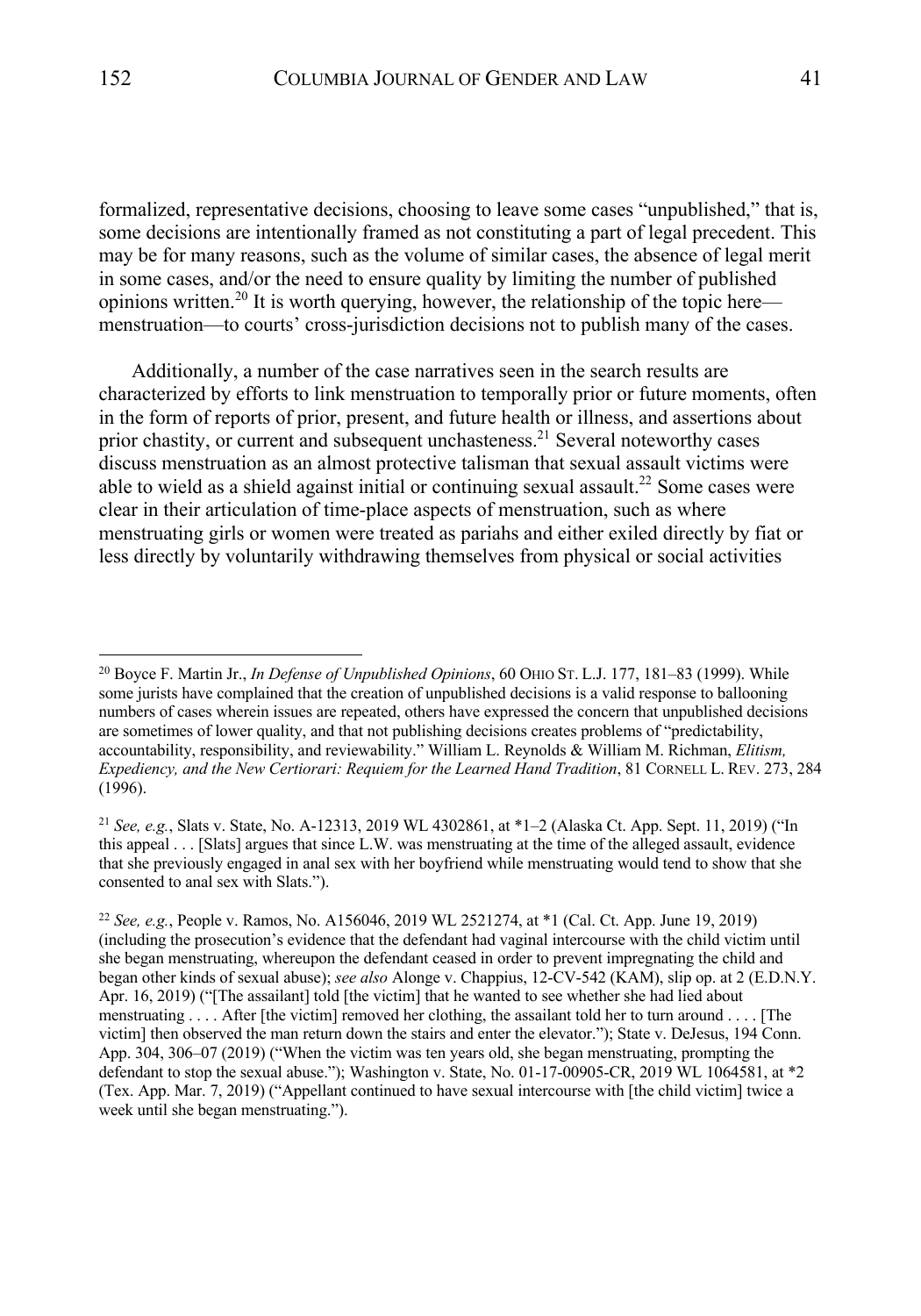during the time of menstruation.<sup>23</sup> Yet other cases query whether women's blood in underpants is non-menstrual or menstrual, and, correspondingly, evidence of an alleged child rapist's guilt or innocence. $^{24}$ 

Cases involving child sexual assault are particularly salient for chronotopic analysis. Childhood is chronotopic in the utmost, for childhood is a time and a space apart from the condition in which most standard human lives are spent: as adults. Childhood is, of course, about chronological time, since it describes the temporal period before adulthood begins. Childhood is also, however, inherently spatial, since the boundaries between childhood and adulthood are akin to domains that vary across culture and within legal, social, cultural, and other settings. The latter category of cases involved the assessment of whether blood was menstrual or not; thus, the blood signaled not the usual frontier between childhood and womanhood but between victim and non-victim status. This category of cases has a particular resonance for me, as it relates to the first instance in which I heard discussions of menstruation.

#### **II. My Story About Women's Blood and the Law**

When I was six years old, my mother sent me to live with my aunt and her ten children while my mother tried to recover from a bitter divorce and the difficulties that ensued. I lived with my aunt for almost two years. When I arrived there, I was a babyish (though not a baby) girl, and I had little exposure to or understanding of the ways of men and women. When I left my aunt's house to return to my mother, my understanding had greatly expanded, thanks to the doings of my cousins. My aunt bore her first child at age fourteen, and that child, her eldest, was seventeen when I was six. He was called Junior, and he was a friendly, good-natured, chubby boy. Junior cared for all the younger children and for the household besides. He was my aunt's trusted lieutenant, and it was to Junior that we went with all our problems. Junior was mother, father, and doting sibling all rolled into one, for he offered both loving assurance and stern guidance, and he cheerfully turned a blind eye to our minor misbehavior. But as reliable he was within the house, Junior—once outside the house—had a penchant for trouble, much of which was not of his own making.

<sup>23</sup> *See* People v. Linderman, 2019 IL App (1st) 180472-U, ¶ 40 (Ill. App. Ct. Sept. 3, 2019) (noting that when minor victim left her father's house to avoid sexual contact, the father assumed that she left his home because she was menstruating).

<sup>24</sup> *See, e.g.*, Whitley v. Farris, 793 F. App'x 680 (2019) (noting that the victim's mother testified that she regularly checked the victim's underpants and never saw any blood); *see also* Mashburn v. State, 124 N.E.3d 637, 2019 WL 1475096, at \*1 (Ind. Ct. App. Apr. 4, 2019) (citing evidence that the victim's mother found blood in the victim's underwear before she had begun menstruating).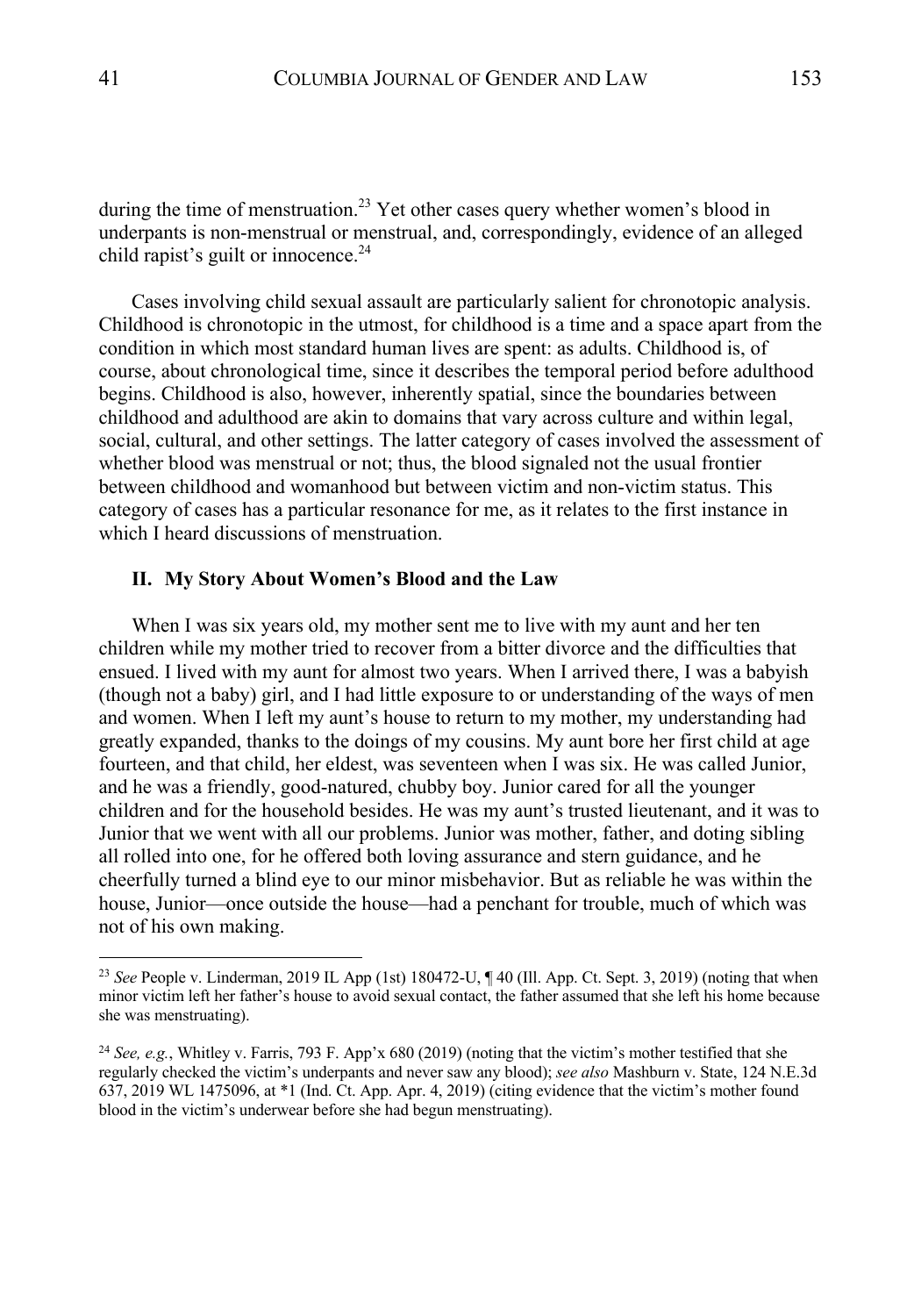There was very little money available at my aunt's house, so the older children got by however they could. For some of the more rascally of my aunt's children, this often meant five-finger discounts taken at local stores. For the good kids like Junior, survival usually meant odd jobs around the neighborhood. One of Junior's jobs involved doing heavy housecleaning for a family in the neighborhood. Junior often regaled us with stories about all the wonders of their home—appliances and plentiful food figured prominently in these accounts. Adding to the wonder was the fact that Junior's employers were white, as were most of my aunt's neighbors in the then semi-rural eastern Los Angeles county town. I know now that the people for whom Junior worked were not rich; none of the neighbors were, but they were much better off than we were in a household of numerous children headed by my aunt and her sixth husband.

One day, a few hours after Junior had arrived home from working, the police came to talk to my aunt. The police were no strangers at my aunt's house, as some of the older children had seen their share of run-ins with the law. So, I didn't think much of the visit. But this time the police visit involved something serious—something to do with a thirteen-year-old who lived at the house where Junior worked, and blood, and panties. It seems that the girl's mother had found a pair of the girl's bloodied underpants hidden somewhere. When the mother, furious, confronted the girl about the bloodied underpants and how they had gotten that way (since, to the mother's knowledge, the girl didn't have her period yet), the girl told her mother that Junior had knocked her down on the kitchen floor he was mopping and raped her, causing her to bleed. My aunt was livid, and she told the policeman that the girl had lied, as Junior would never have done such a thing. The girl, my aunt argued, was probably having her period and had hidden the dirty underwear instead of washing them as she should. The police left without arresting Junior, but their visit cast a heavy pall.

We children passed a sleepless night—a night made all the more frightening after one of my cousins said that the white people (not just the girl's family, but some nameless, faceless, collectivized mob) might come and kill Junior because of what happened. Junior was allowed to remain free pending months of hearings and trips downtown to see important people in the courthouse and at the police station. Finally, the matter somehow went away. I was never clear on how it was resolved, for no one would talk about it. If the claims of rape of a young, white girl alone weren't enough to take the story out of familial discourse, the part about panties—and bloody panties at that—had the effect of placing the story under almost judicial gag order. Junior stopped working as a housecleaner for white people after that. I was left to wonder and piece it together.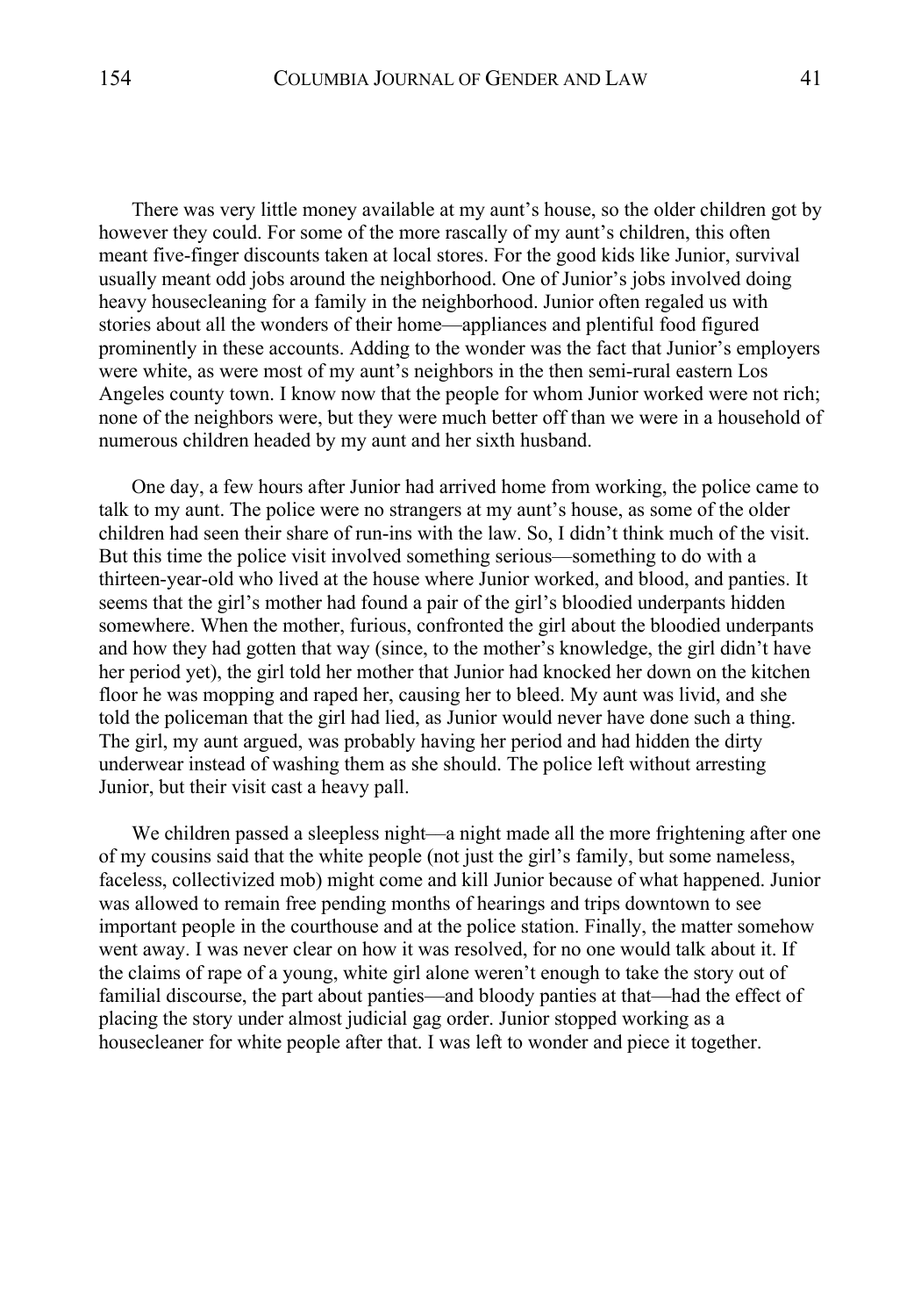When I experienced this situation as a six-year-old, I was baffled. What was rape? What was a period, besides the thing that came at the end of a sentence? Whatever these things were, they both seemed to involve danger. But I was most fixated on the part of the story about the girl bleeding in her underpants. It seemed terrifying, wrapped up as it was with gender, allegations of sexualized violence, class, and race. As I grew older, the story became emblematic of the silence, fear, and mystery surrounding women's menstruation. And the presence of such discussions in legal settings further added to the complexity and confusion. Junior's legal case, and the story of a thirteen-year-old girl's bloody underpants, lingered in my mind for years, and it has, in many ways, profoundly shaped ideas of time and place, violence, subjectivity, race, sex, and gender. The story was, I have come to understand, ideal for chronotopic analysis within a legal context.

#### **III. The Chronotope and Its Role in Understanding Legal Stories**

Bahktin's chronotope was borrowed from early-twentieth-century relativity theory.<sup>25</sup> The chronotope is "a unit of analysis for studying language according to the ratio and characteristics of the temporal and spatial categories represented in that language."<sup>26</sup> In its simplest meaning, the idea of the chronotope seeks to explain the fundamental relationship between time and space in literary contexts, and their functions in specific literary genres. Chronotopic analysis of literature involves a process wherein the readeranalyst looks at the actions of time and their descriptions in space. This may involve actions occurring within specific, historically instantiated time periods. However, in its most typical framing, the chronotope does not necessarily imply a historical interpretation. Chronotopes are mechanisms wherein time and space are deeply related, often interdependent, but not in lock step. Use of chronotopes demonstrates how all events benefit from being viewed in a time-space prism. For this reason the concept of the chronotope also provides a particularly useful perspective for querying legal discourses.27 They are especially useful in assessing discourses that address women in biopowered time-space frames.<sup>28</sup>

<sup>26</sup> *Id.* at 425.

<sup>28</sup> Biopower is a concept created by Michel Foucault. It concerns the ways in which contemporary nation states wield their regulatory regimes in order to achieve "the subjugations of bodies and the control of populations." MICHEL FOUCAULT, THE HISTORY OF SEXUALITY VOL. 1: THE WILL TO KNOWLEDGE 140 (1998).

<sup>25</sup> BAKHTIN, *supra* note 9, at 84.

<sup>&</sup>lt;sup>27</sup> Scholar Mariana Valverde has, for example, used the chronotope as a framework for analyzing the spatiotemporal workings of law and other forms of governance. *See* MARIANA VALVERDE, CHRONOTOPES OF LAW: JURISDICTION, SCALE AND GOVERNANCE (2015).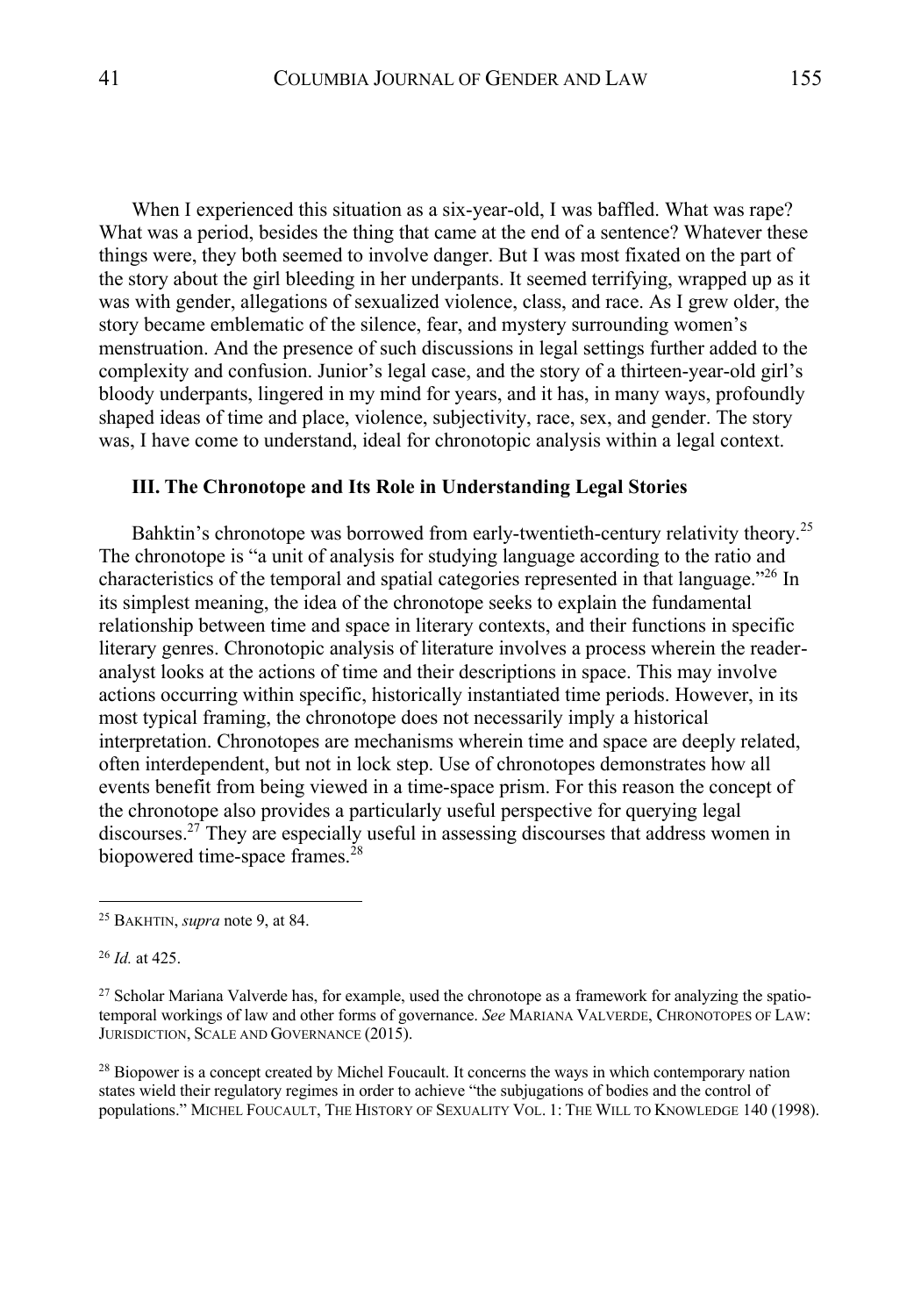What does chronotopic analysis yield for legal discourses, whether they occur in legal decisions or in my story? Performing a chronotopic analysis requires first identifying the time-space aspects of a legal story and, next, determining their meaning. My story requires the reader-analyst to recognize that it is told from the perspective of a young child, and that the story focuses on two other children. Hence, it occurs well within the time-space arena of childhood. Next, it implicates race, which itself is rich in chronotopic import. Social divisions between Black and white people, divisions at one time explicitly created by formal law, are creatures of both time and space.<sup>29</sup> In addition, the story involves distinctions in class and, relatedly, a reverse of gendered work expectations—my cousin Junior, a large, teenage, Black boy, performed housework for a white family, laboring in the house instead of in the more masculine space of the outdoors.

Moreover, the alleged assault was said to occur at the heart of the white home—in the kitchen. The kitchen is itself a womanly space within a womanly space.<sup>30</sup> The kitchen has also long had racial connotations, given the history of Black women's employment in the kitchens of white homes in the United States.<sup>31</sup> Before and for the decades immediately after the general emancipation of enslaved Black people in the United States, cooking for white families was one of the primary jobs that Black women performed. This was so much the case that by the end of the nineteenth century there was even a popular, mainstream craze for "mammy" cooking that appropriated the voices and recipes of Black women domestics.<sup>32</sup>

<sup>32</sup> *Id.* at xxiv–xxv. As one author observes, the figure of the "mammy cook" is embedded in the white Southern psyche, as well as the national consciousness as a whole. DORIS WITT, BLACK HUNGER: SOUL FOOD

<sup>&</sup>lt;sup>29</sup> VALVERDE, *supra* note 27, at 45–48 (discussing both the spatial and temporal aspects of racial difference and boundary-setting measures like segregation, and the role of spatiotemporal movement in redefining racial identities). Slave plantations have been described as racial chronotopes because of the temporality of seasonal agricultural and the racially-related distributions of power within the space. YOLANDA MARTÍNEZ-SAN MIGUEL, CONTEMPORARY ARCHIPELAGIC THINKING: TOWARDS NEW COMPARATIVE METHODOLOGIES AND DISCIPLINARY FORMATIONS 115 (2015).

<sup>30</sup> *See* Margaret Park Johnson, Gender Dichotomies in the Kitchen: Feminine and Masculine Qualities of Spaces and Artifact (2012) (M.S. thesis, University of North Carolina at Greensboro), http://libres.uncg.edu/ir/uncg/f/Johnson\_uncg\_0154M\_10947.pdf [https://perma.cc/4UYN-8A5W] (noting that the kitchen has traditionally been a space under the domain of women). "Housework is spatiotemporally configured to uphold an idealised image of family life." Ellen Gordon-Bouvier, *Crossing the Boundaries of the Home: A Chronotopical Analysis of the Legal Status of Women's Domestic Work*, 15 INT'L.J.L. CONTEXT 479, 479, 485 (2019) (asserting that domestic work is spatially and temporally hidden in the home, with corresponding invisibility in the law).

<sup>31</sup> *See, e.g.*, REBECCA SHARPLESS, COOKING IN OTHER WOMEN'S KITCHENS (2010).